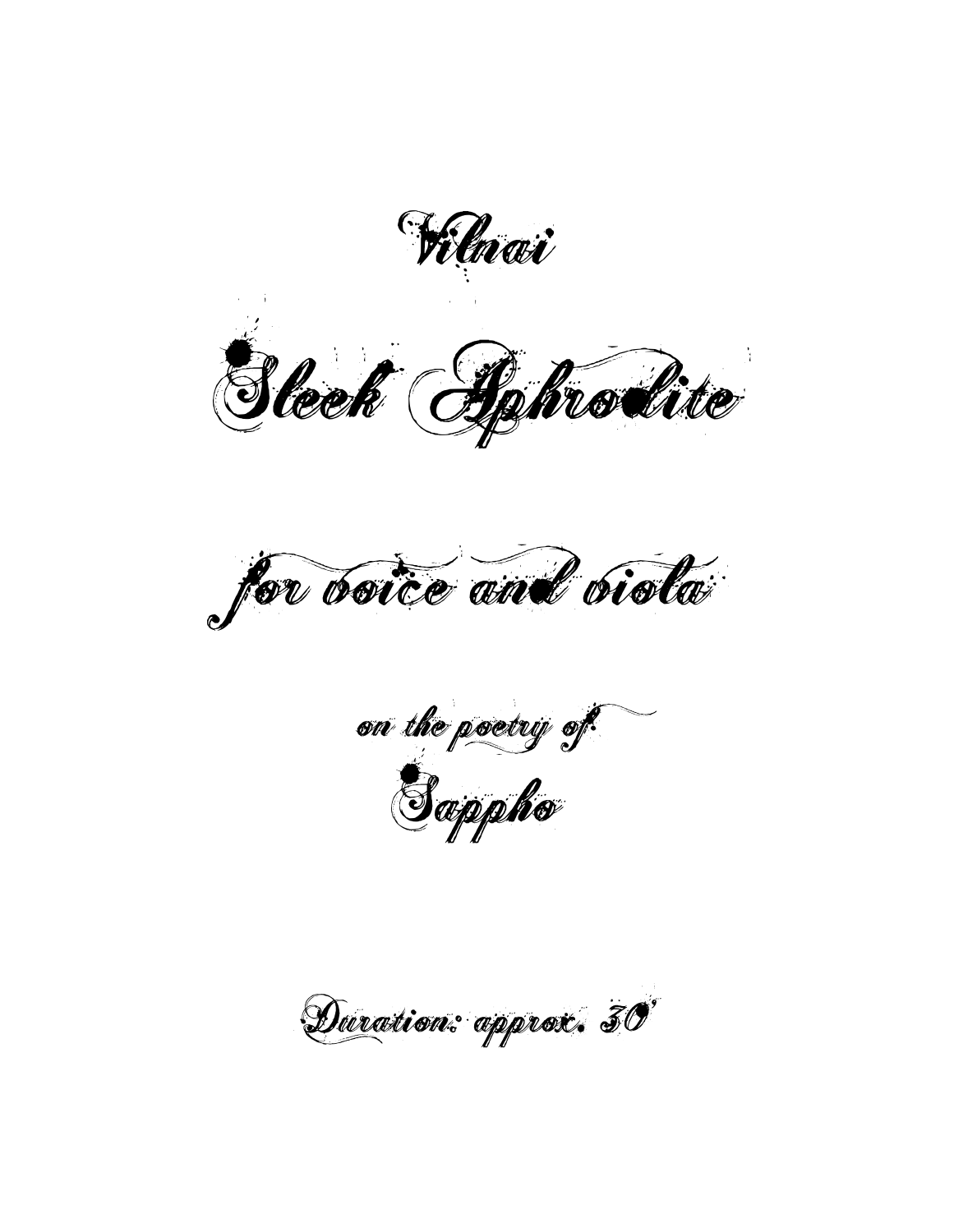Paralysis

Mother darling, <sup>I</sup> can't work the loom, for sleek Aphrodite has almost crushed and broken mewith desire for a boy.



Night

has tossed peace into confusion. The mind collapses. Yet come, my friends, for soon it will be day.

Weathercocks

I am conscious

how often those whom I treated most kindly especially injure me now.



I<sup>n</sup> gold sandals dawn like a thief fell upon me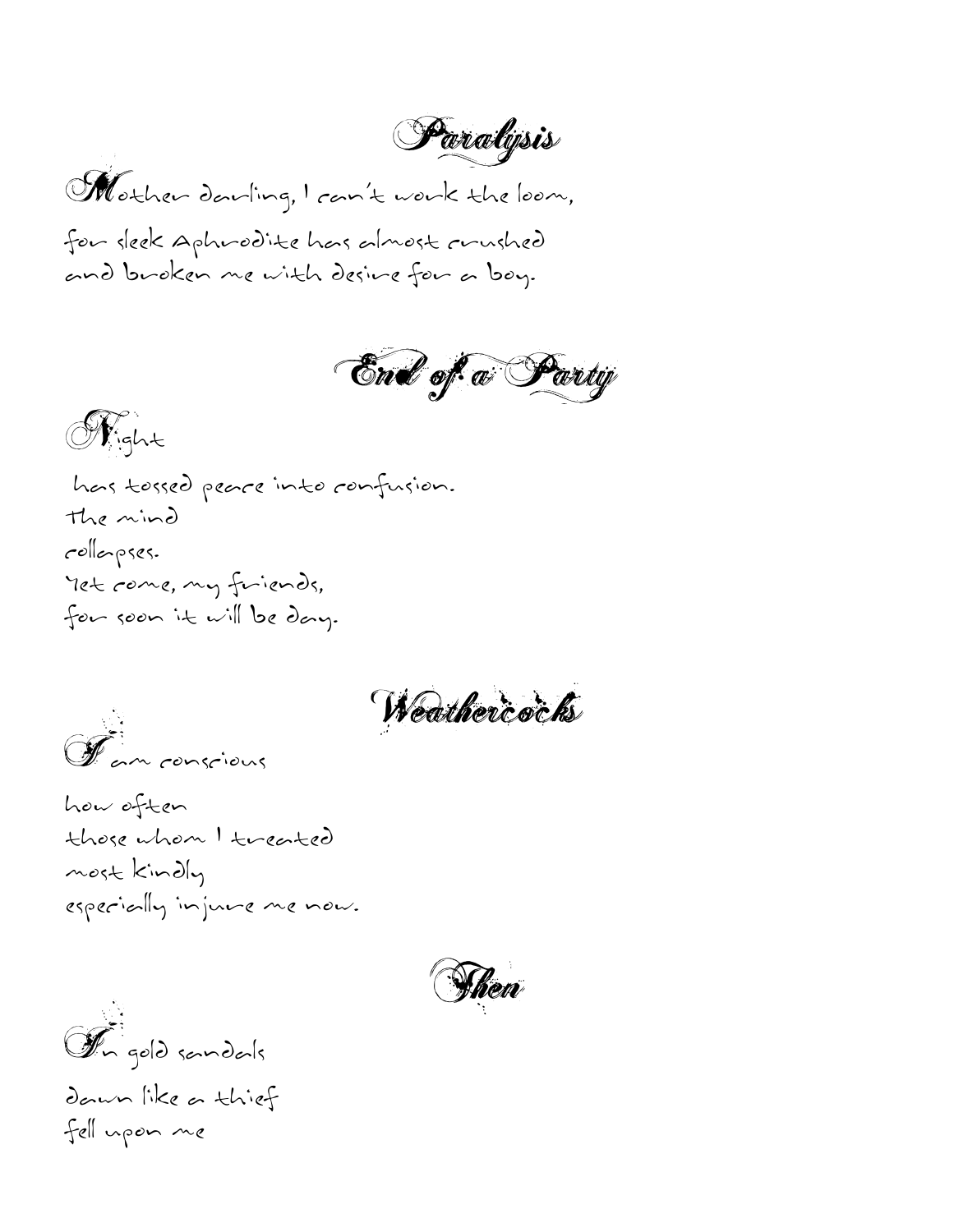Brightness in Fime of Storm

brightness. With luck we'll reach the harbor, solid ground for our black ships.

We are sailors under great gales, hoping for dry land to sail to alive with our cargo.

The sky is transforming, Awash in the storm we have many urgent labors ahead. Dry land.

Silly woman. Why do you loseyour head crooning about a ring? A Ring

The Guard Outside the Bridal Chamber

The doorkeeper's feet are seven fathoms long, and ten shoemakers used up five coarse ox hides in cobbling together his giant sandals.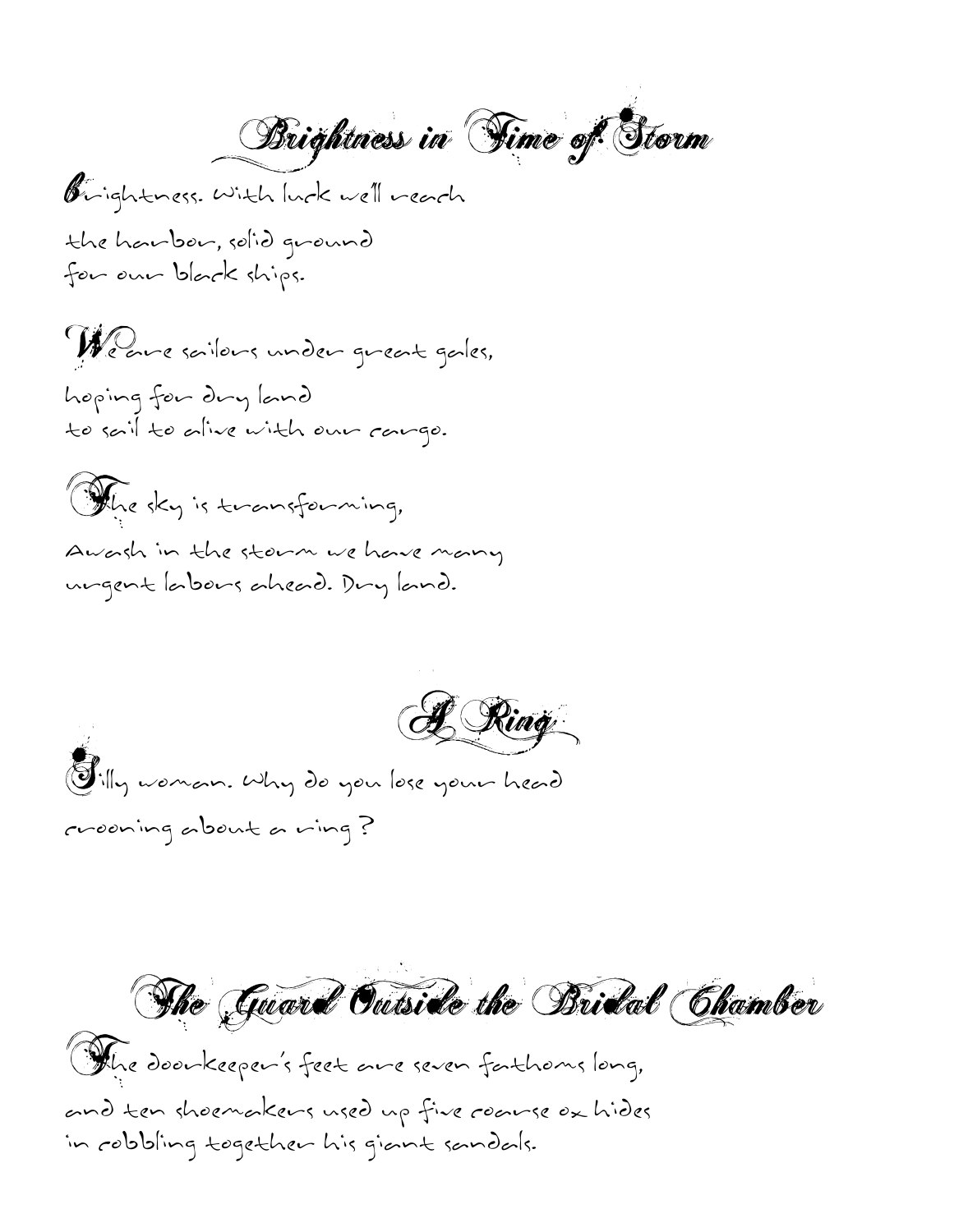**The Virgin** 

Like <sup>a</sup> sweet apple reddening on the high tip of the topmost branch and forgotten by the apple pickers, not missed but beyond their reach.

Like <sup>a</sup> hyacinth crushed in the mountains by men shepherding, lying trampled on the earth yet blooming purple.

No Oblivion

Someone, <sup>I</sup> tell you, will remember us.

Homecoming

You came when I was longing for you, and to my heart suffering in passion's fire you were delicious ice.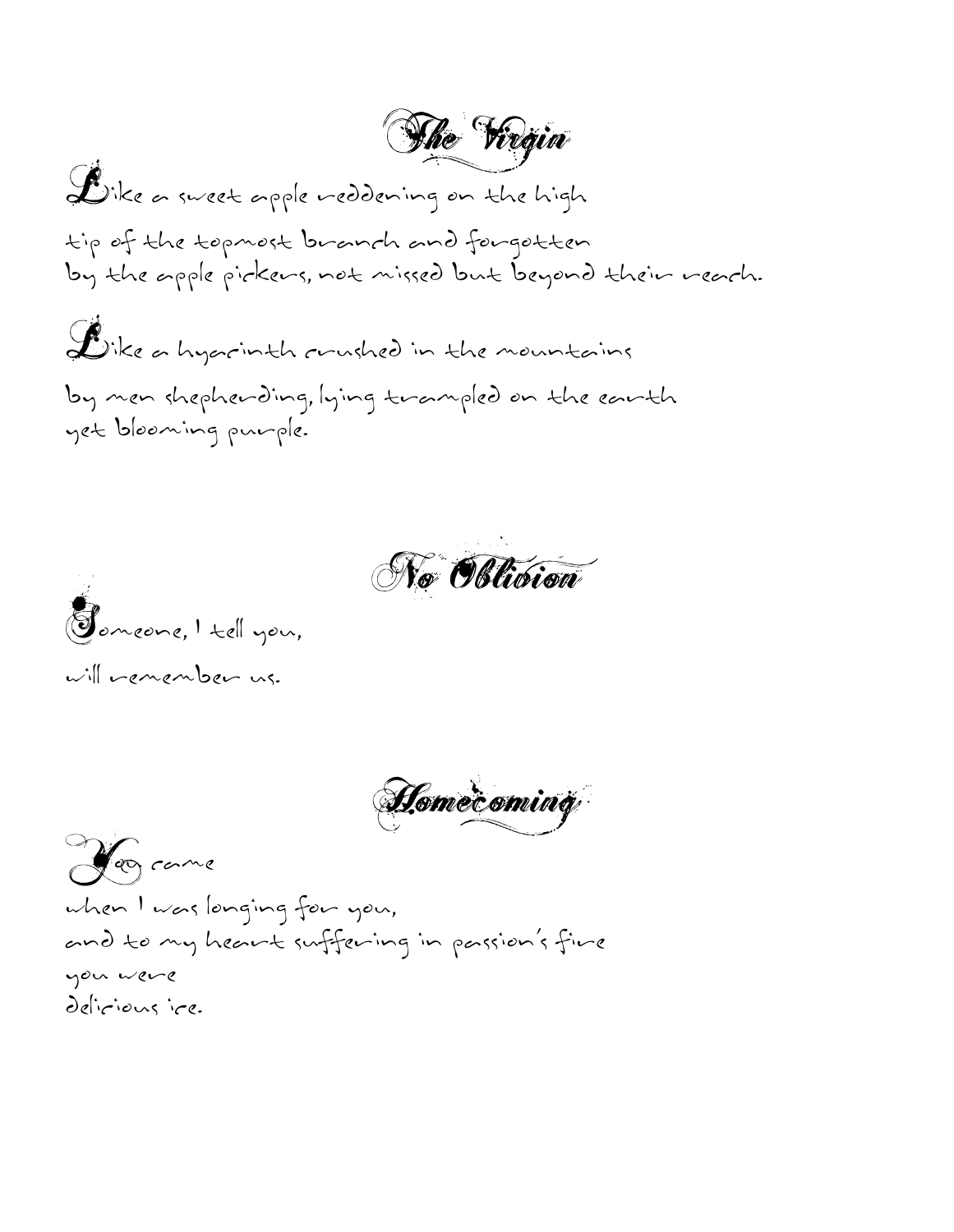Friend You Are Gone, But Remember Me

G<sup>o</sup> and be happy. But remember me, for surely you know how we worshipped you. If not,

then <sup>I</sup> want to remind you of all the exquisite days we two shared; how

you took garlands of violets, crocuses and roses, and when by my side you tied them round you in soft bands,

and you took many flowers and flung them in loops about your sapling throat,

how the air was rich with <sup>a</sup> scent of queenly spices made of myrrh you rubbed smoothly on your limbs,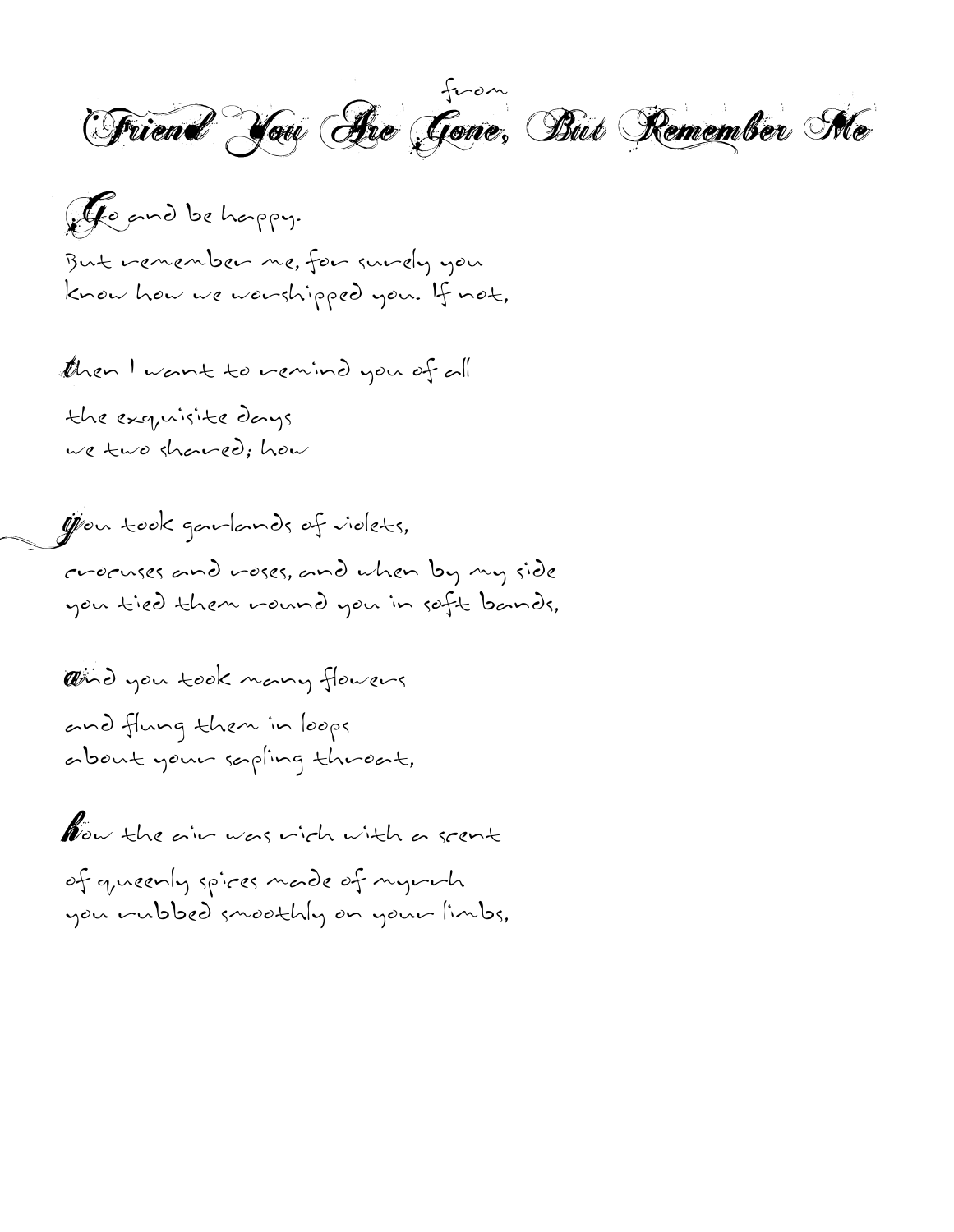and on soft beds, gently, your desire for delicate young women was satisfied,

and how there was no dance and no

holy shrine we two didn't shave,

n<sup>o</sup> sound,

no

grove.

translated by Willis Barnstone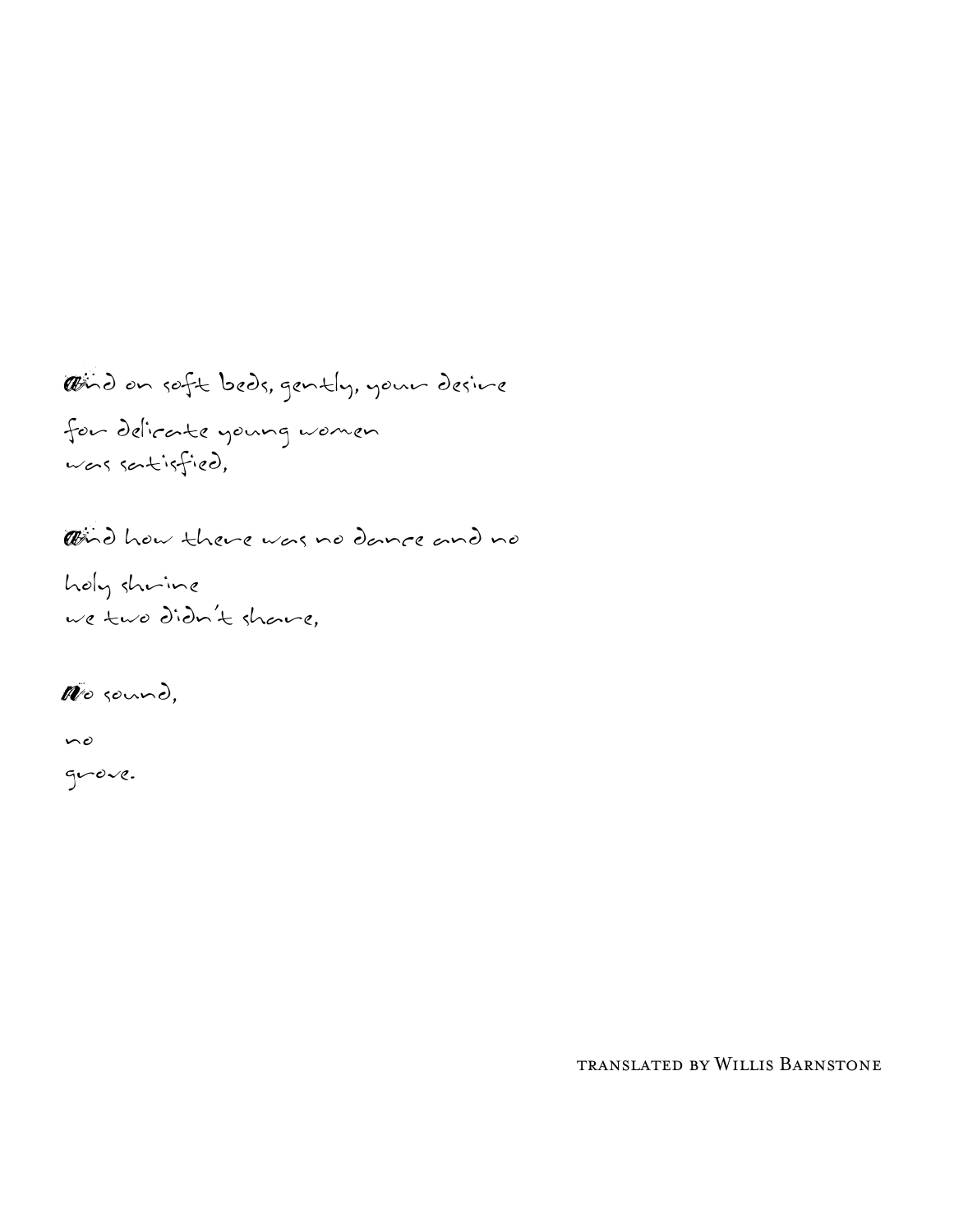



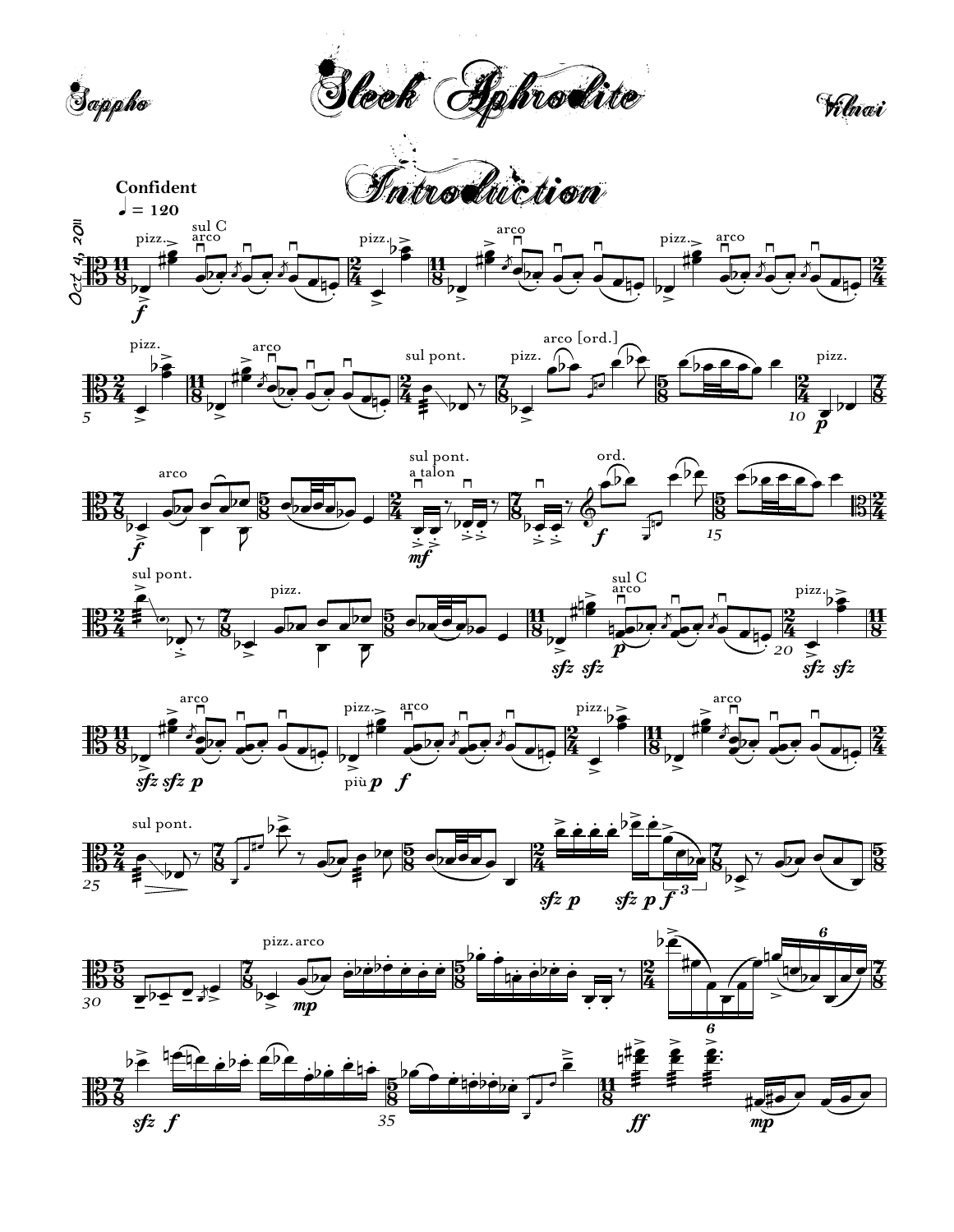









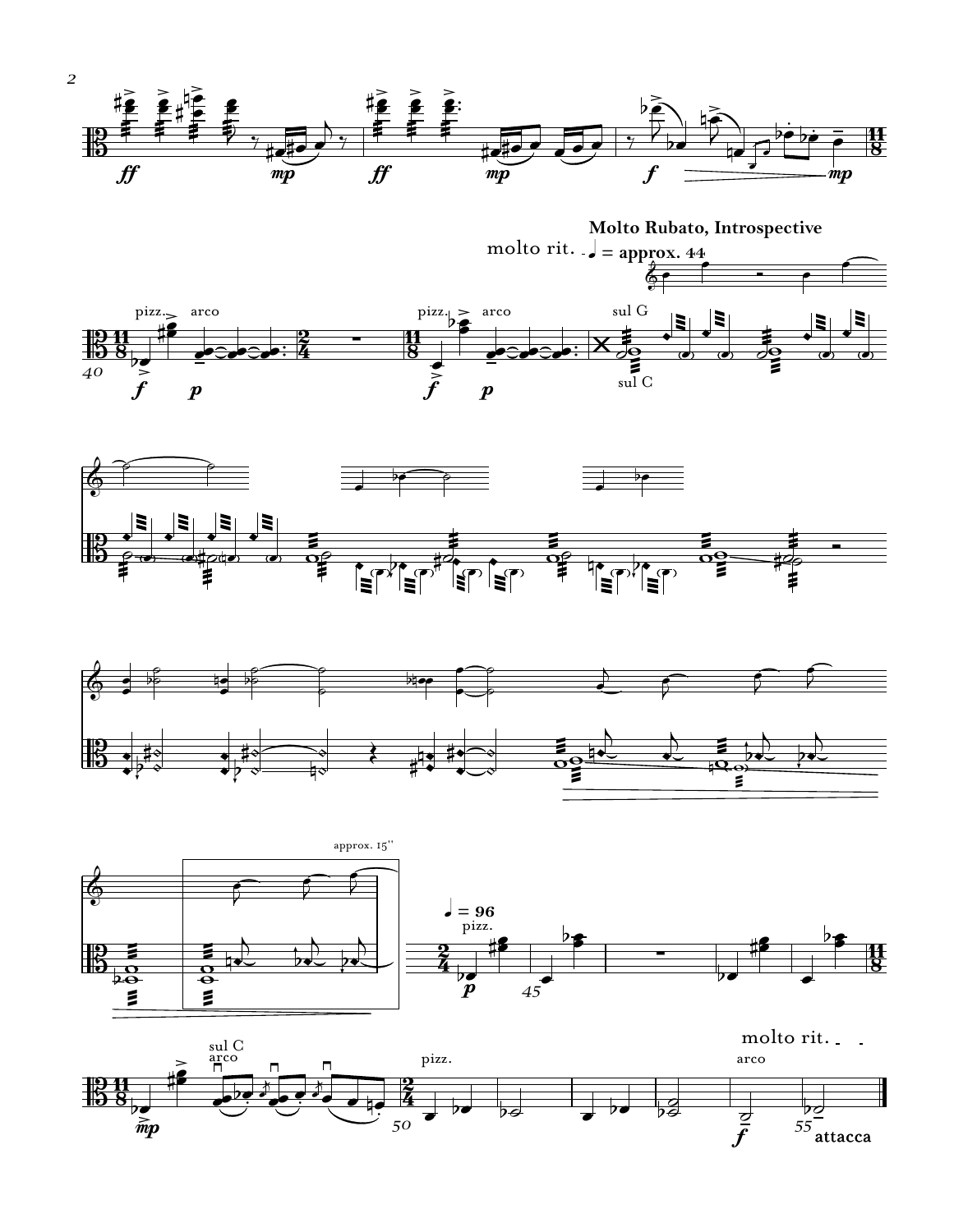





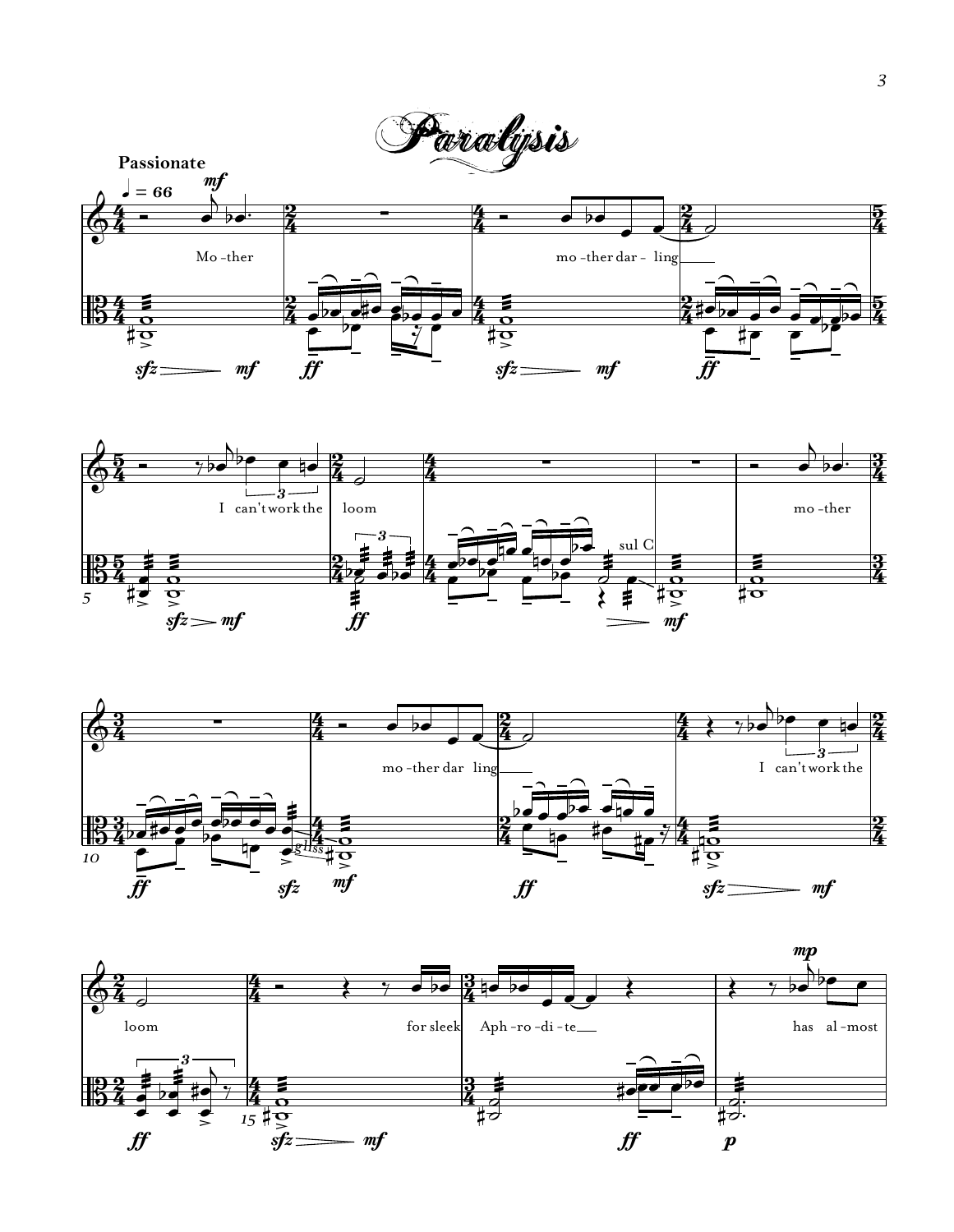







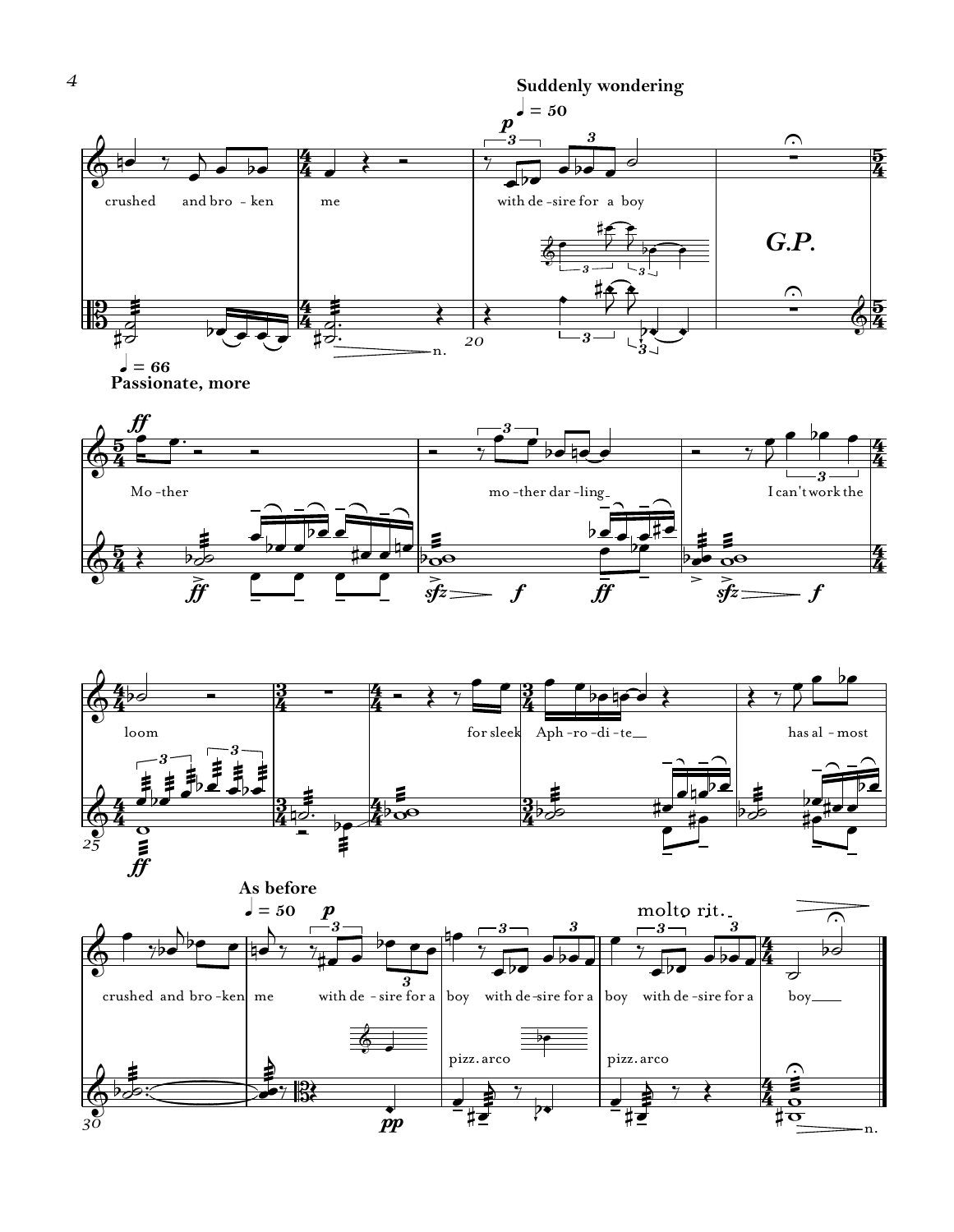





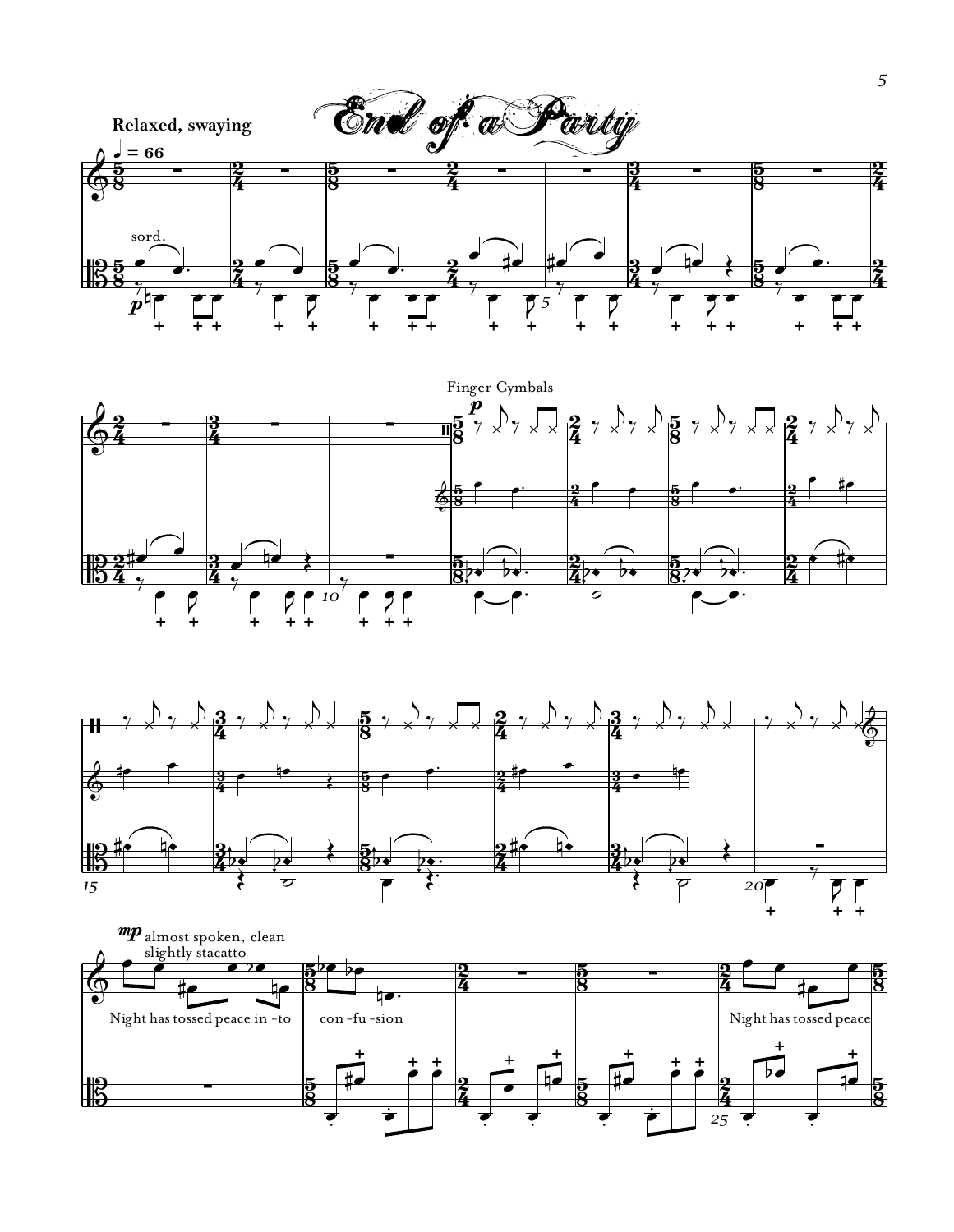







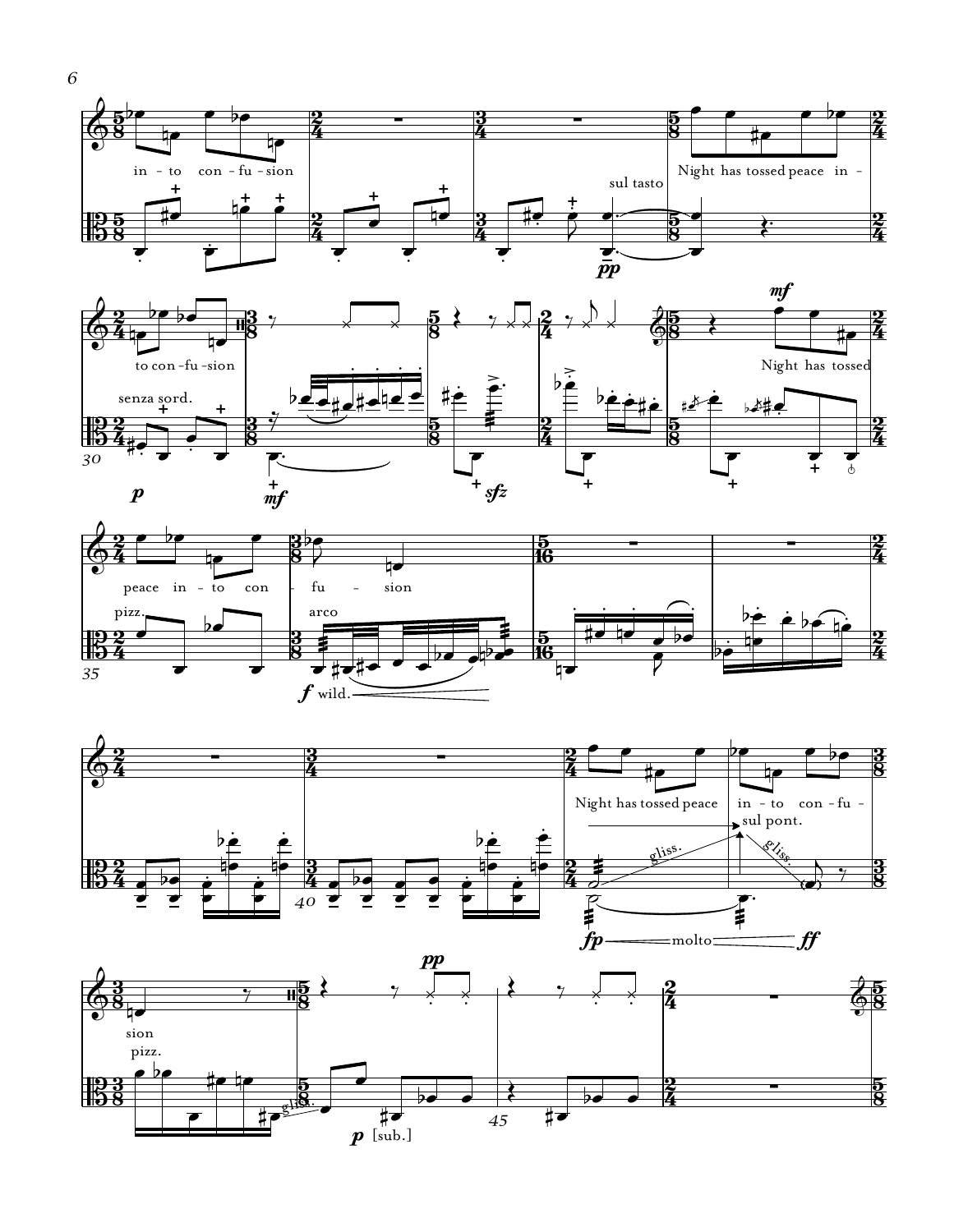





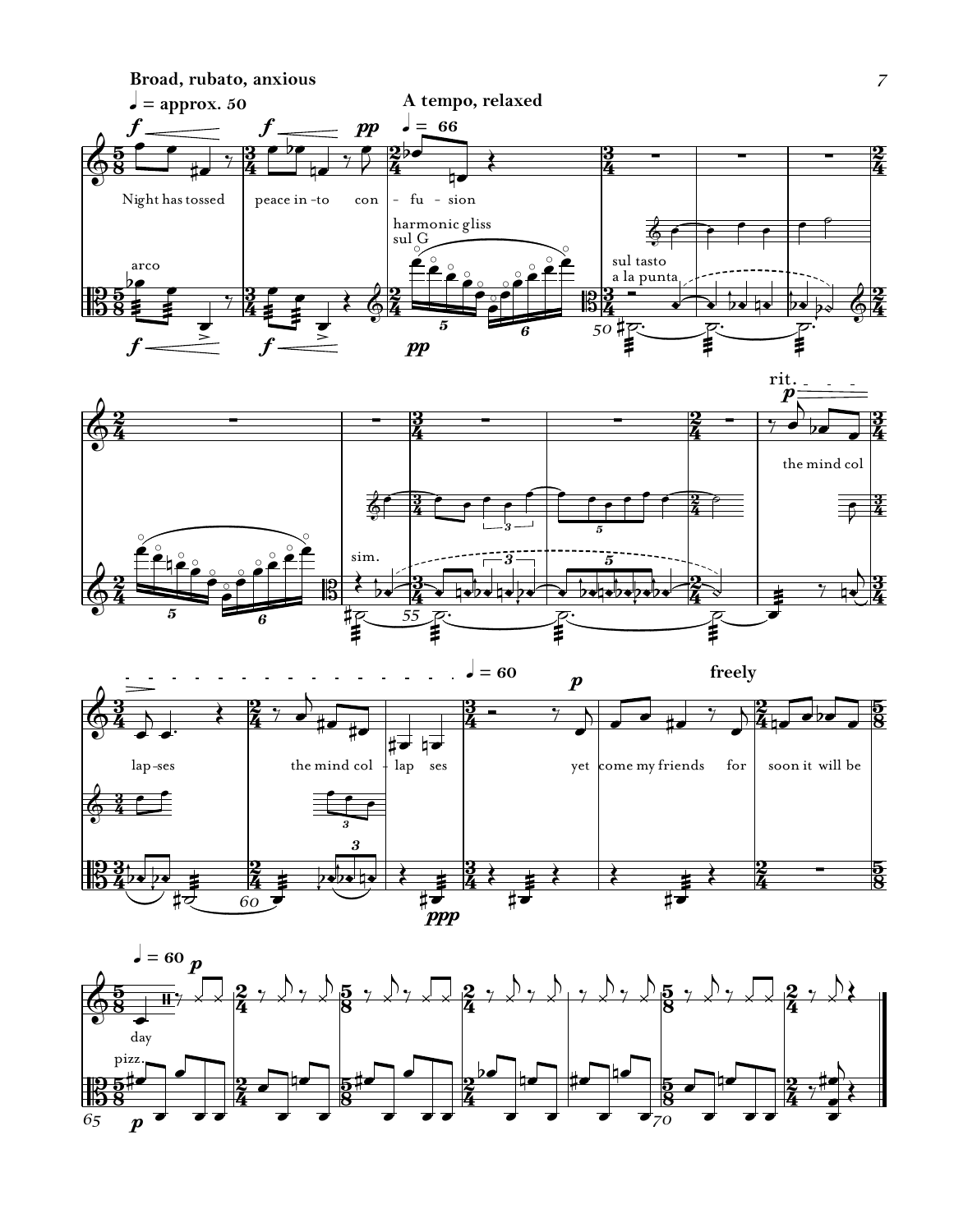Weathercocks







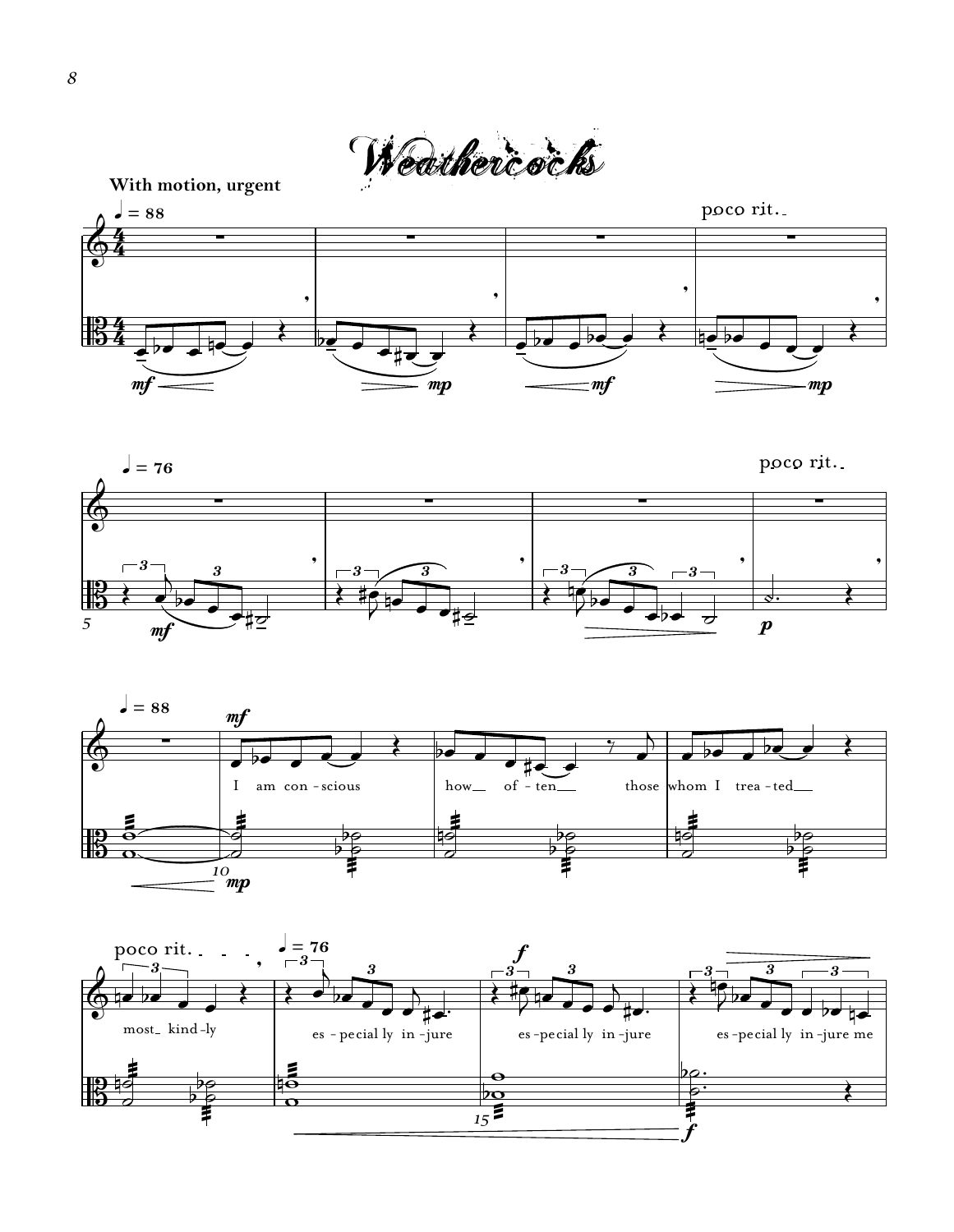





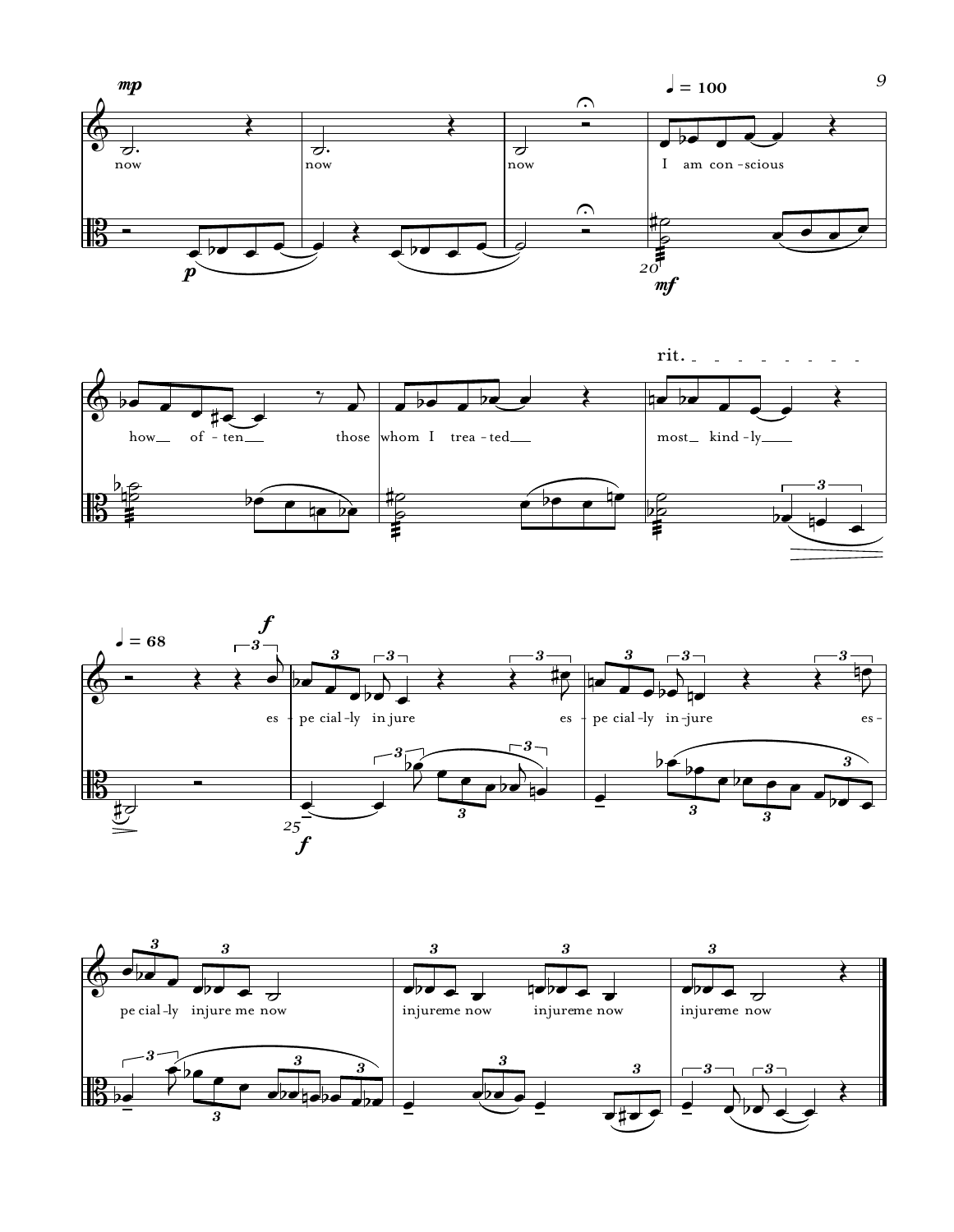





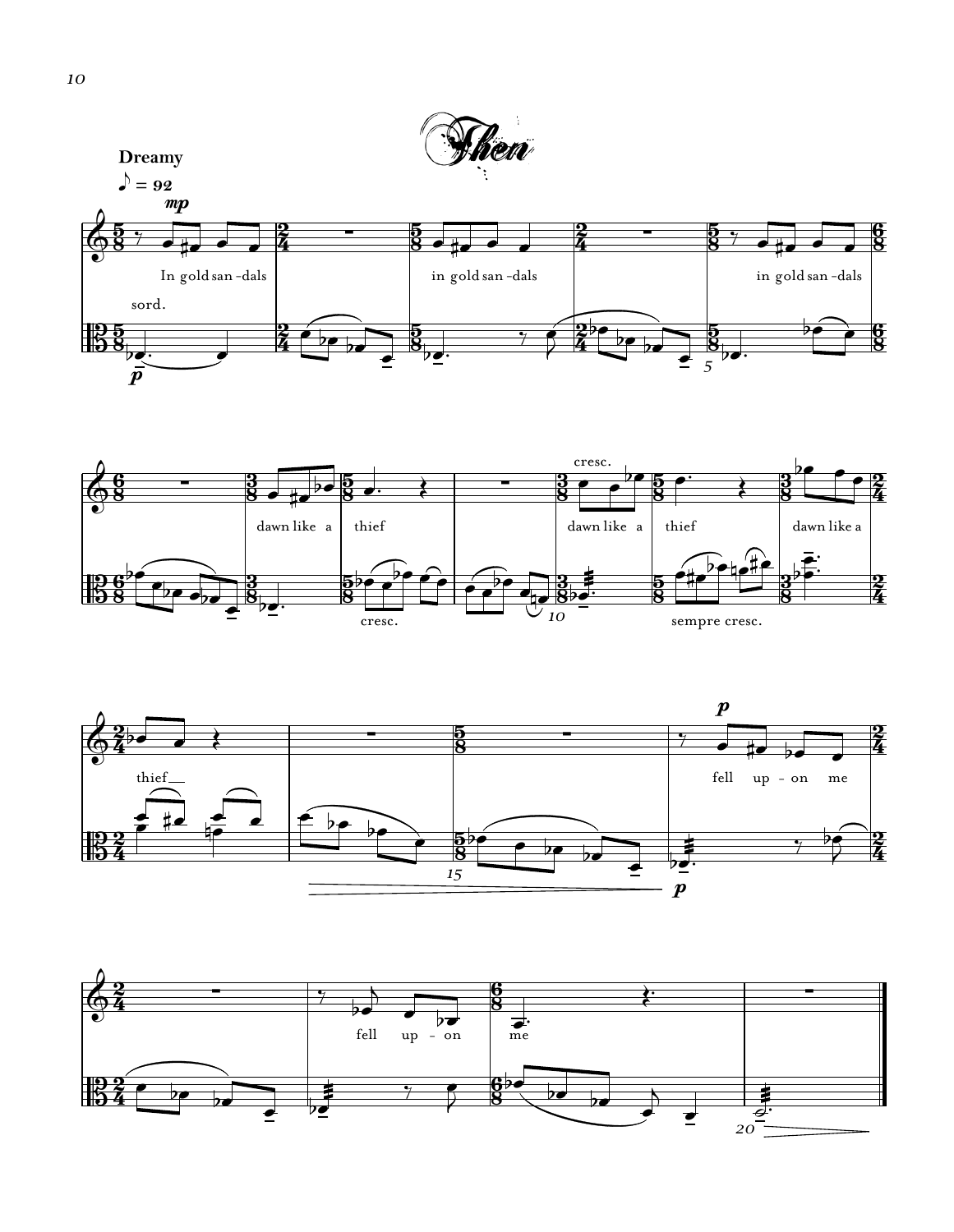**Gentle** Brightness in Vime of Storm







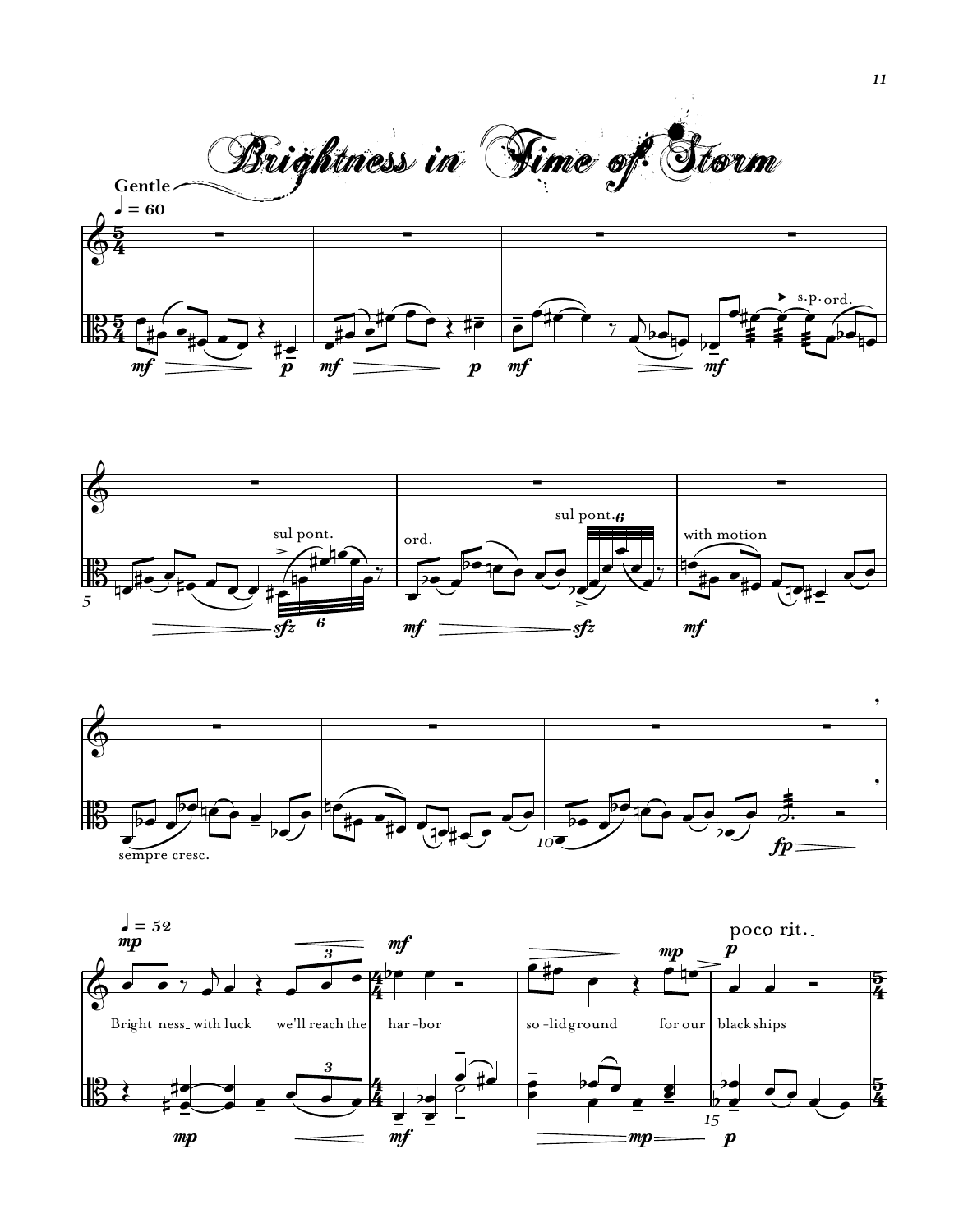





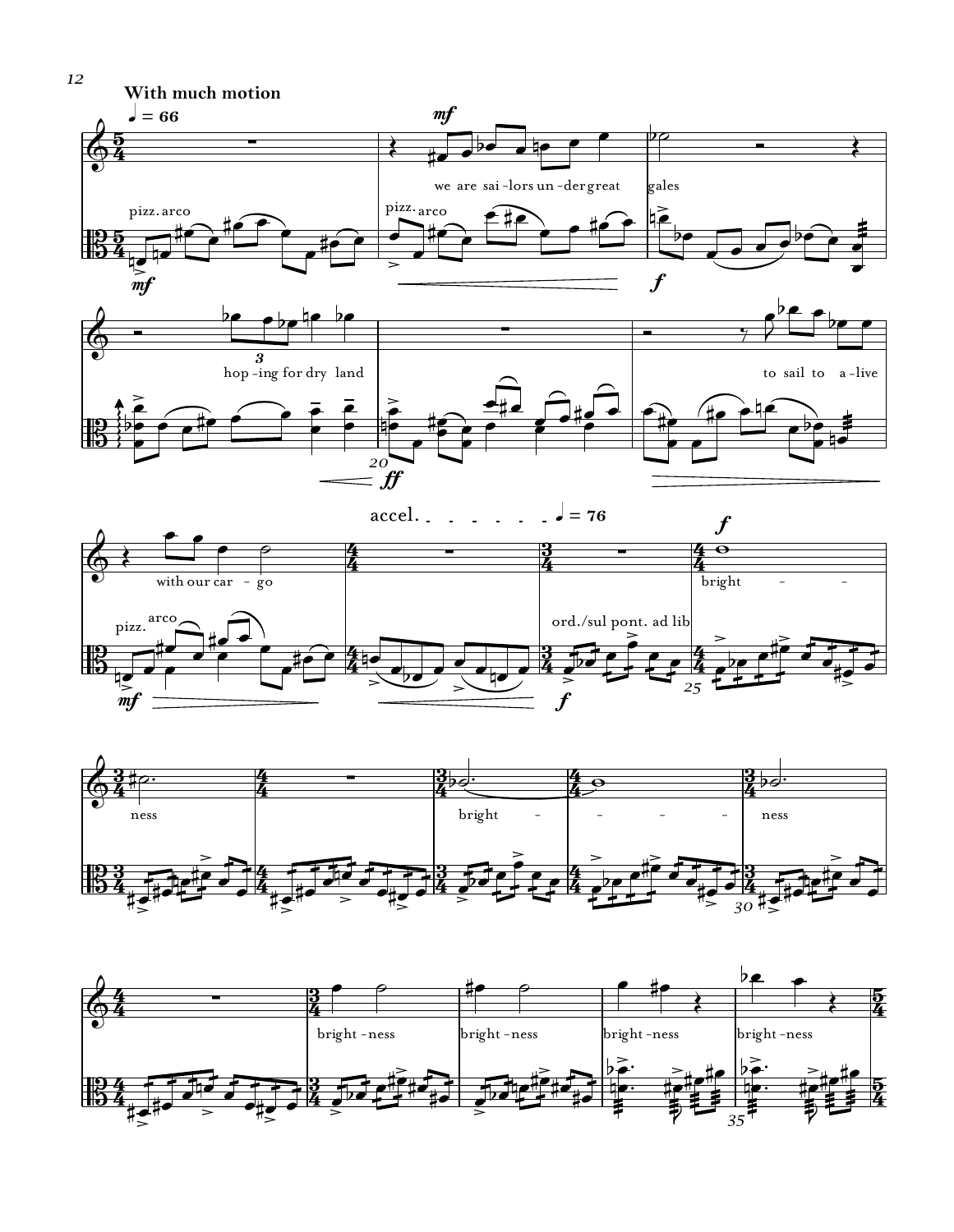





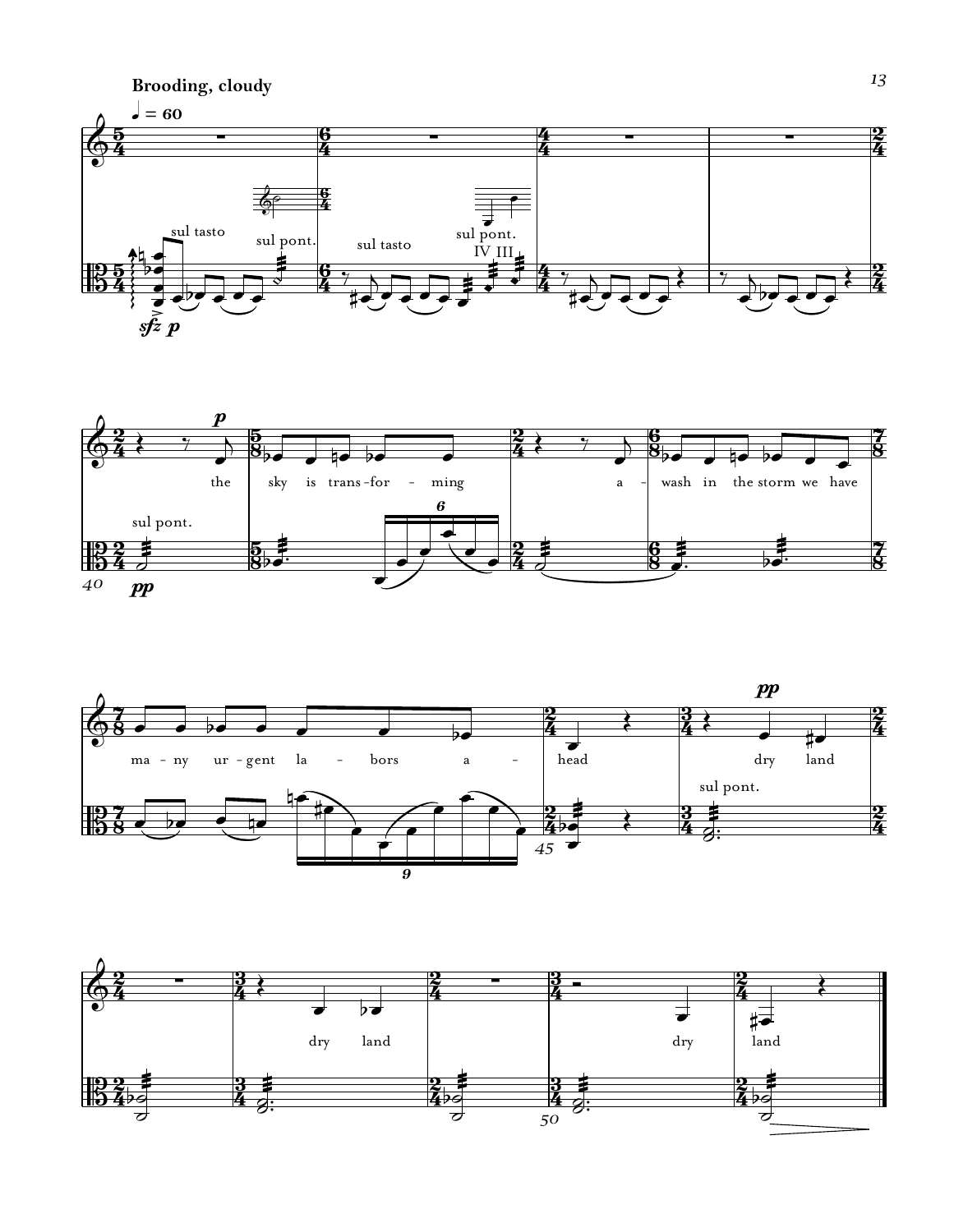





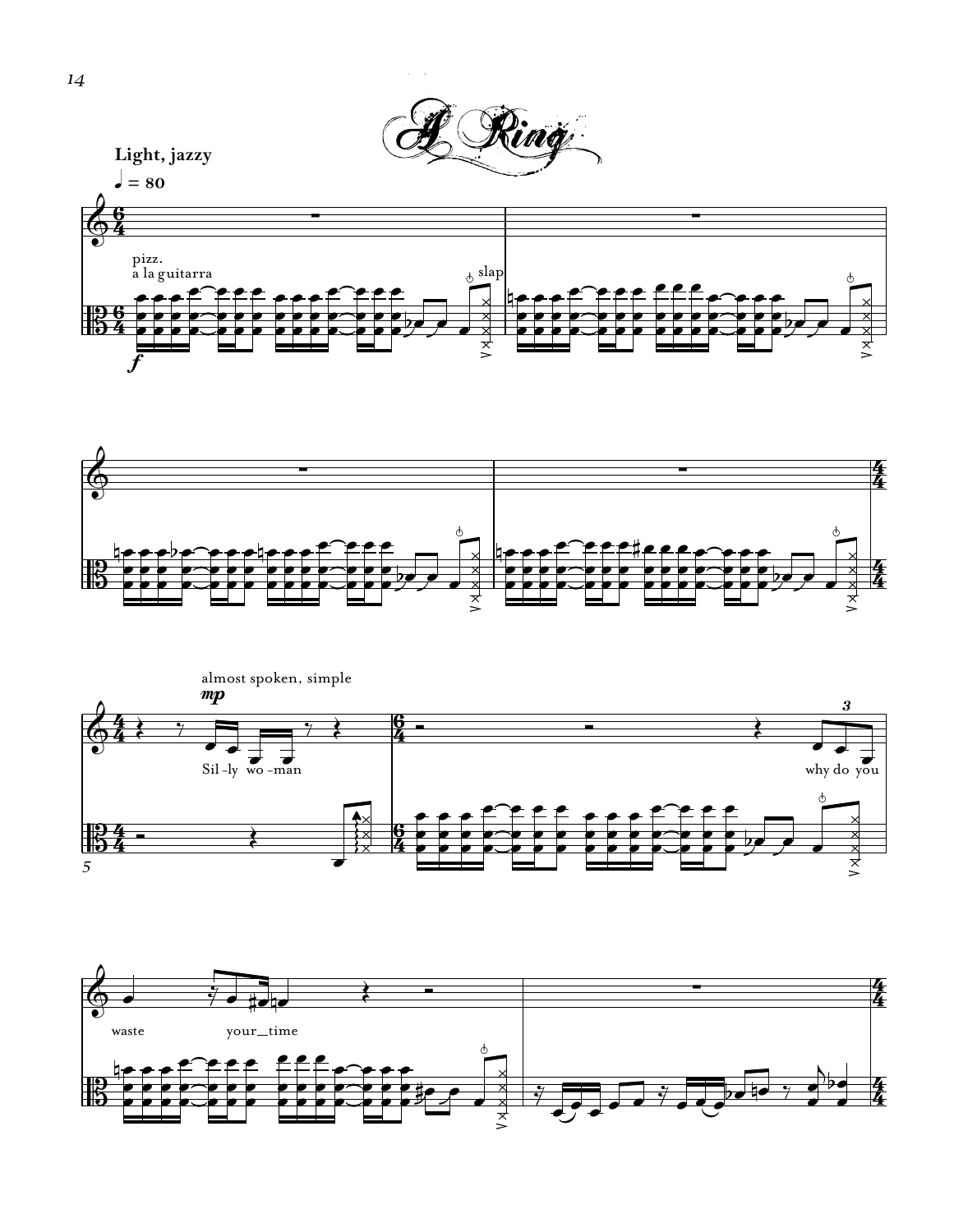





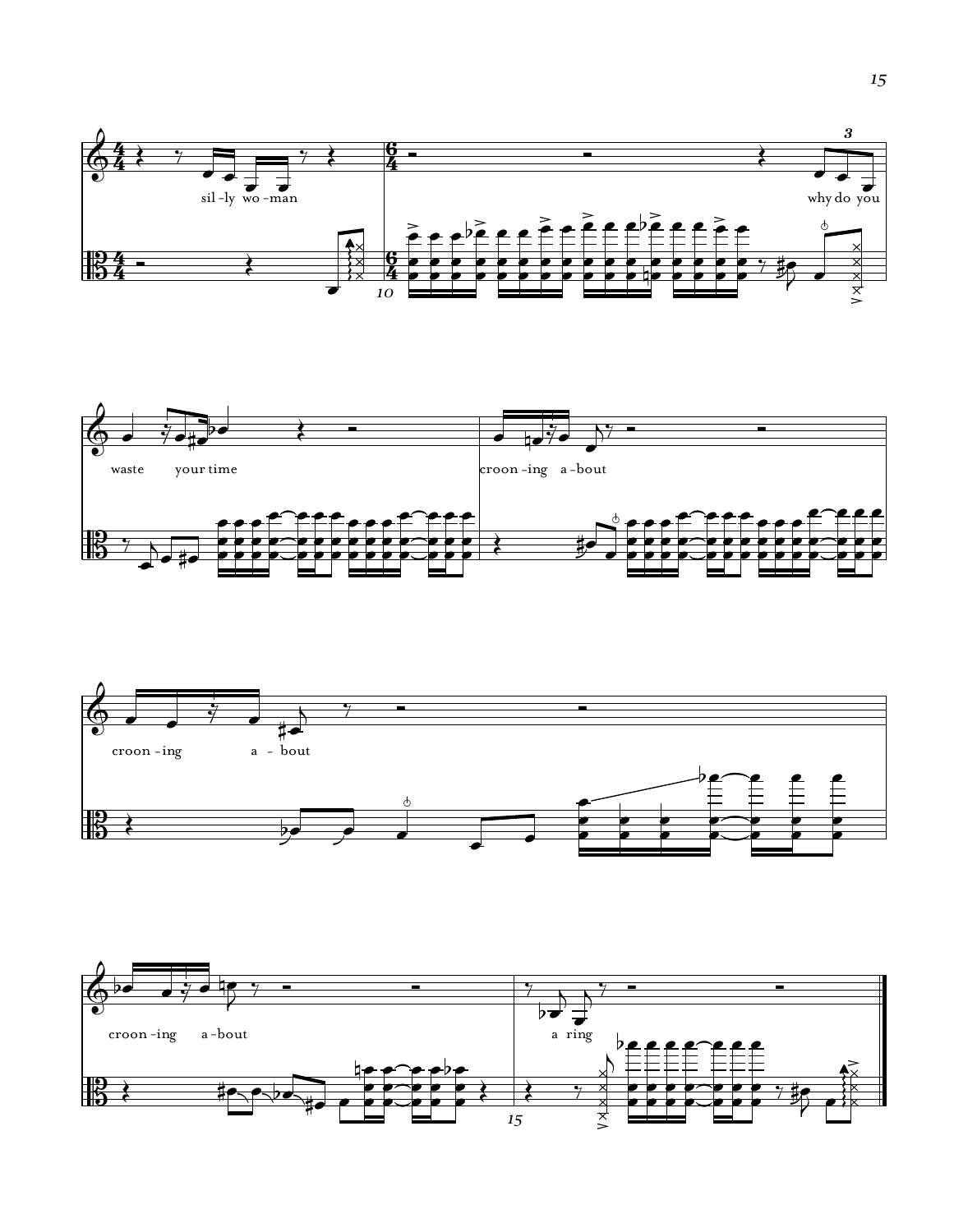The Guard Outside







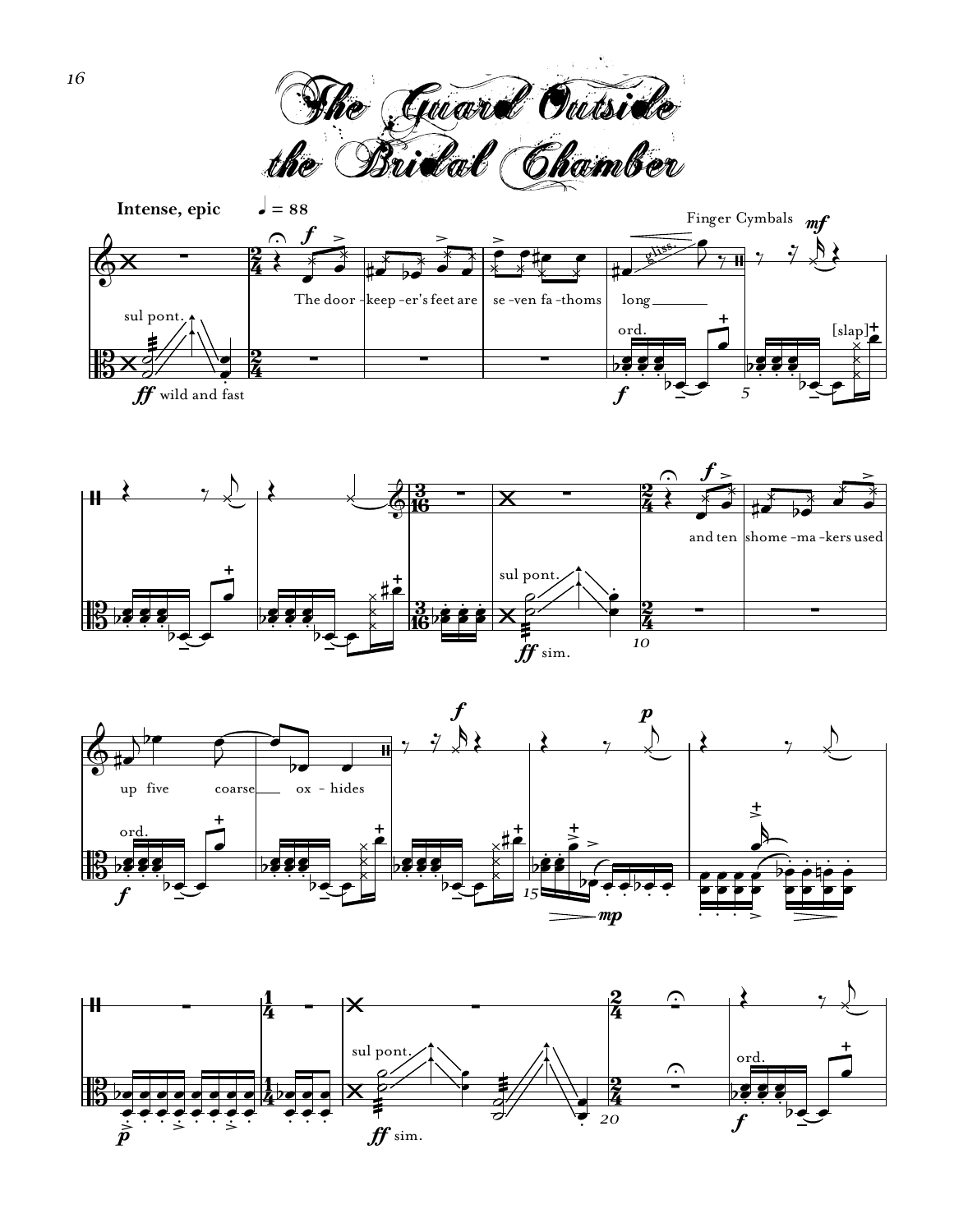







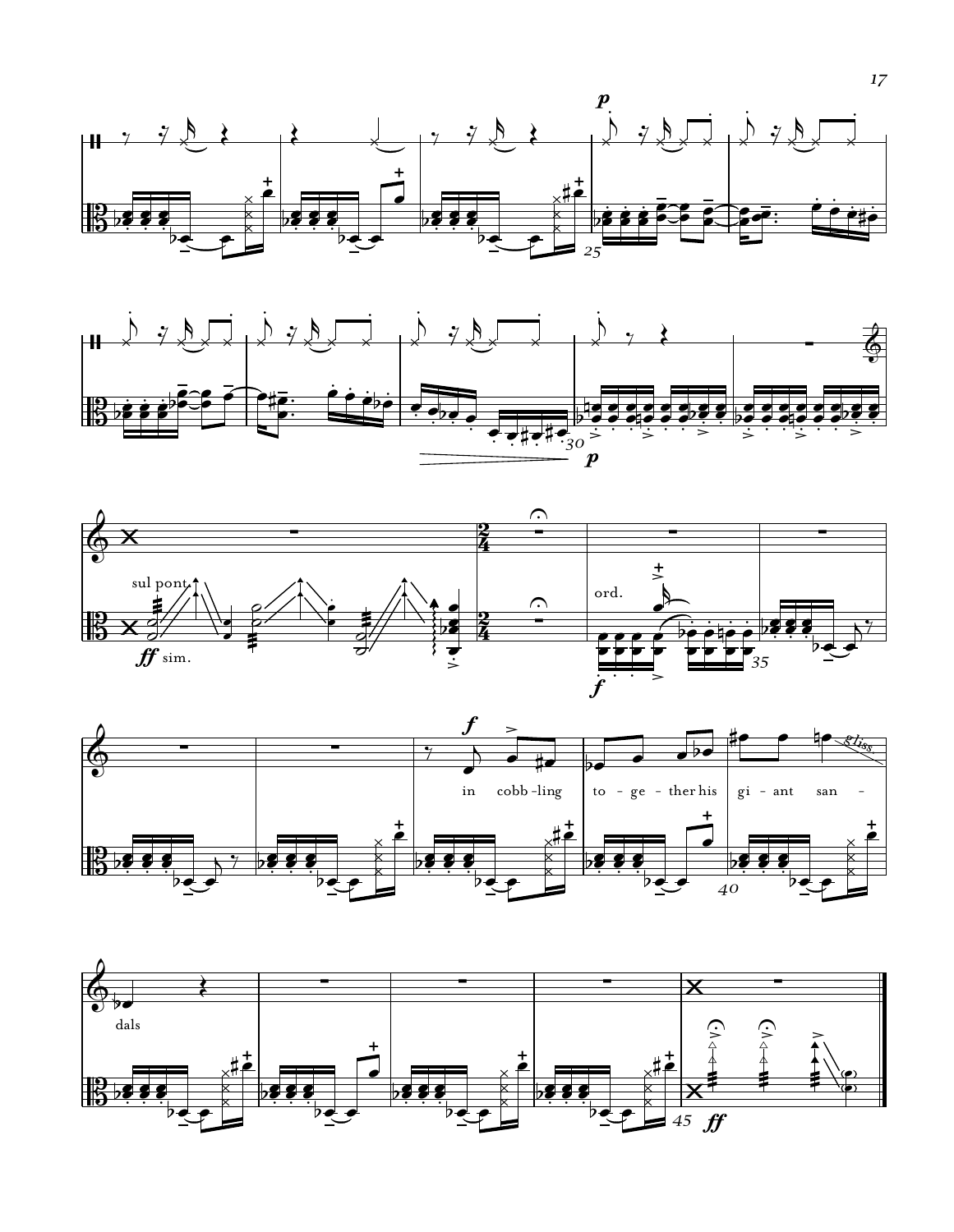







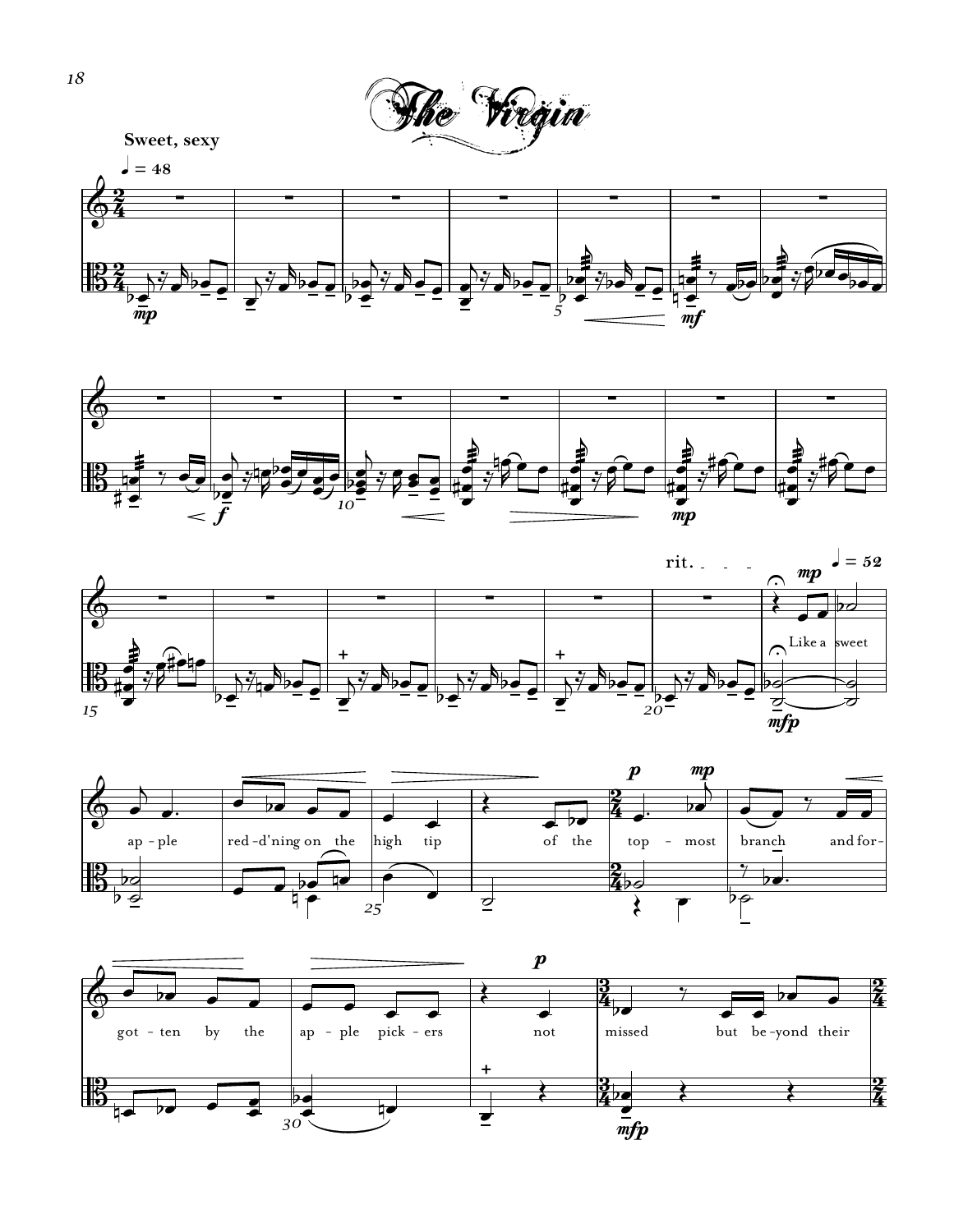

**Much more freely, sustenuto, intense**





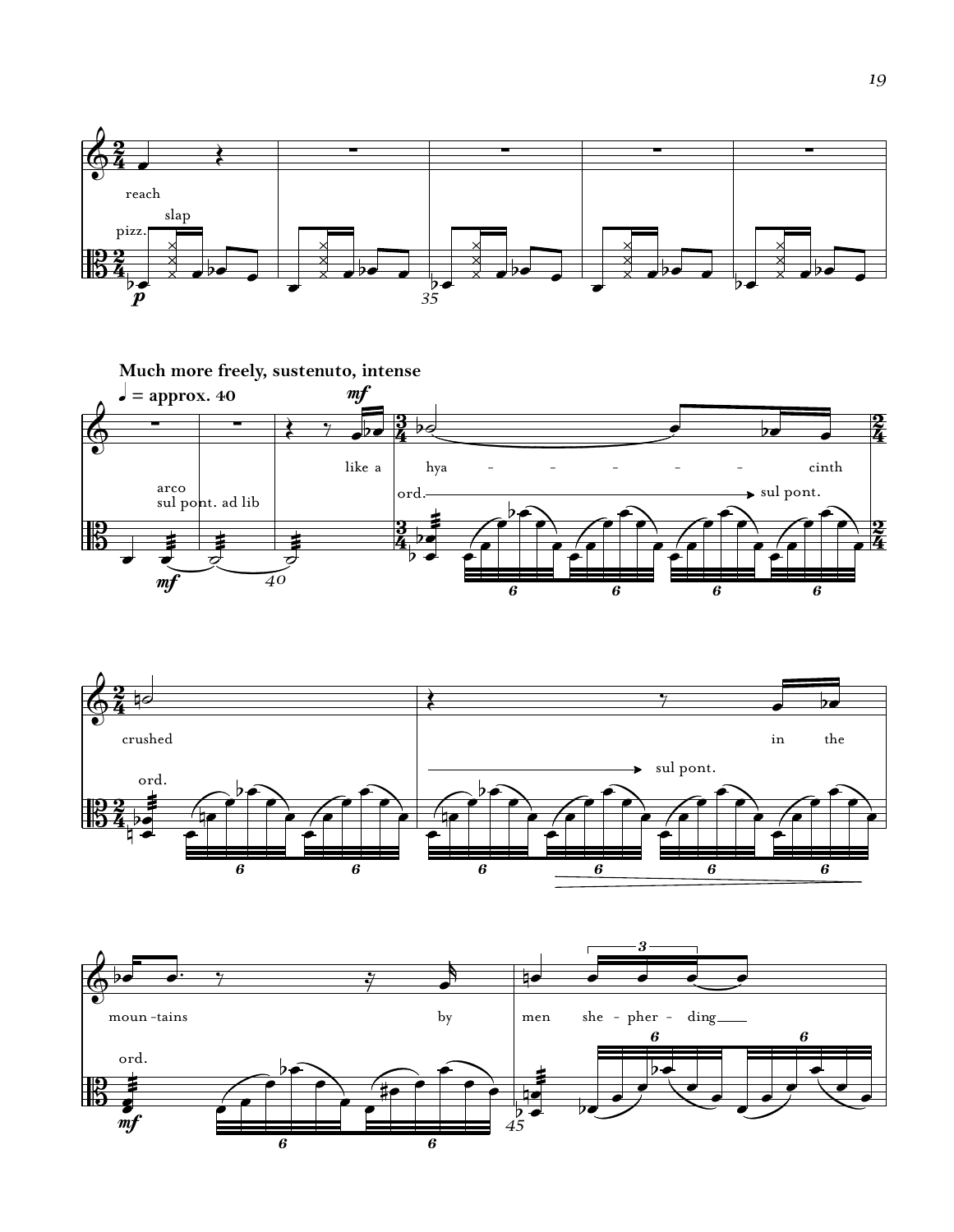









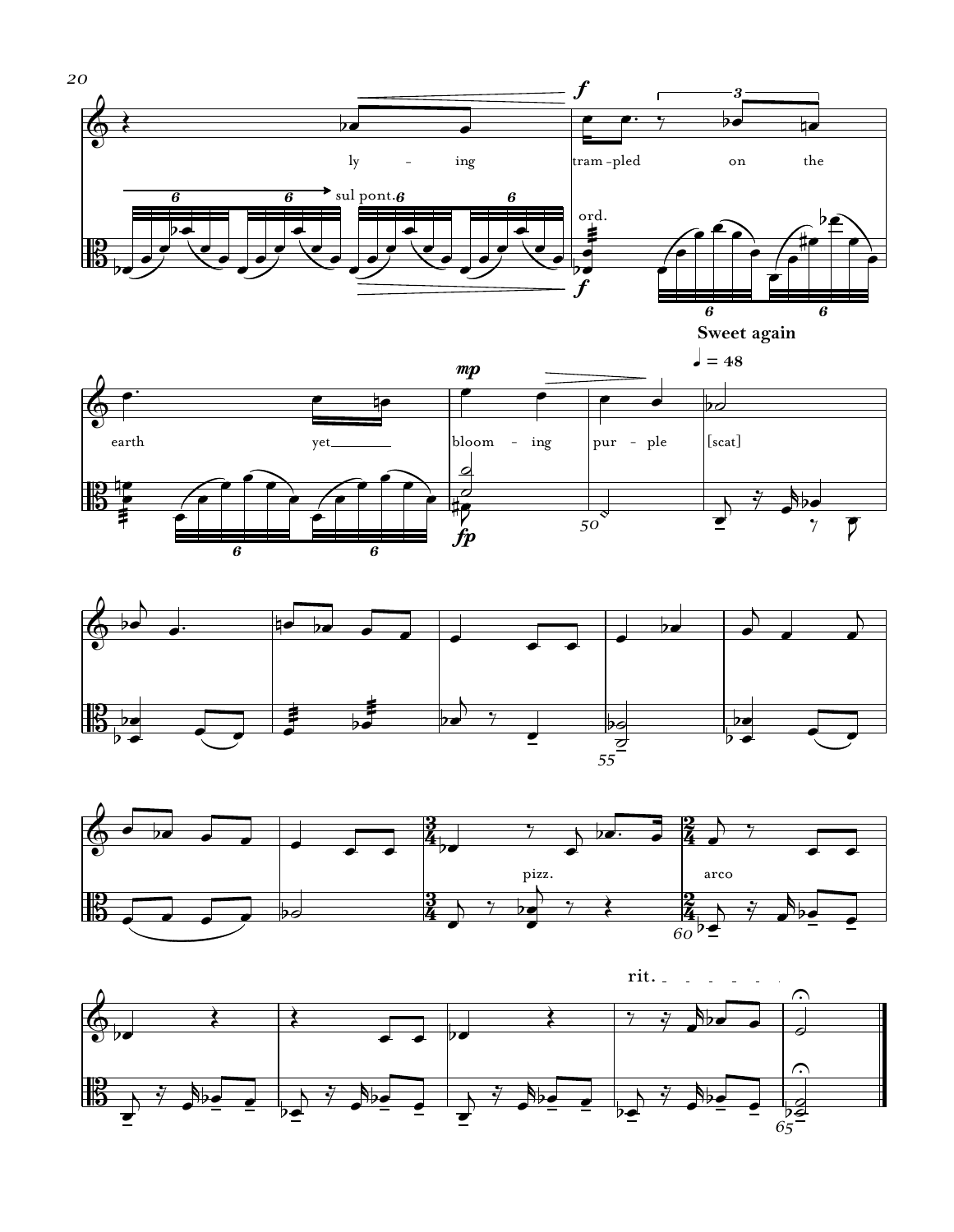No Oblivion







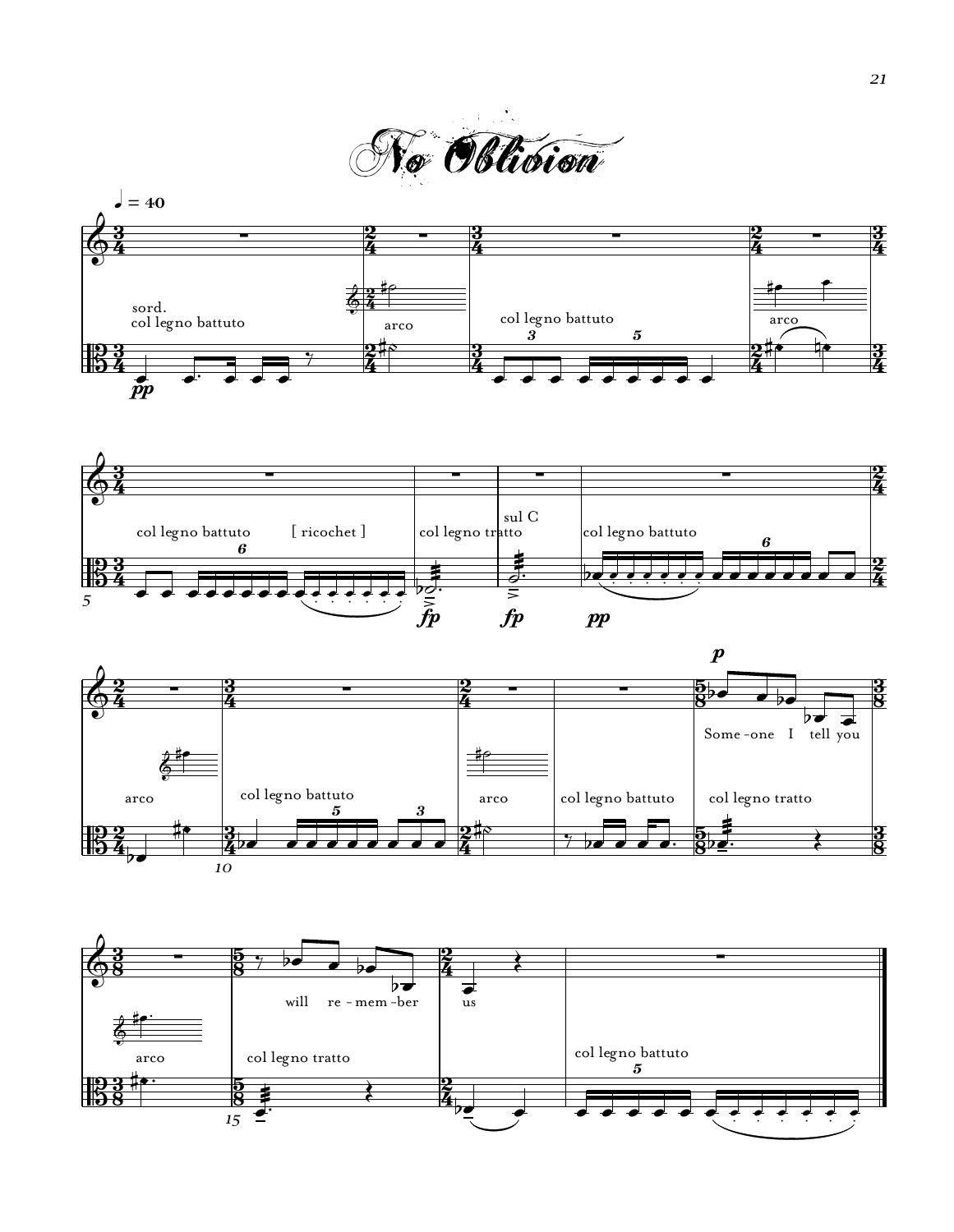





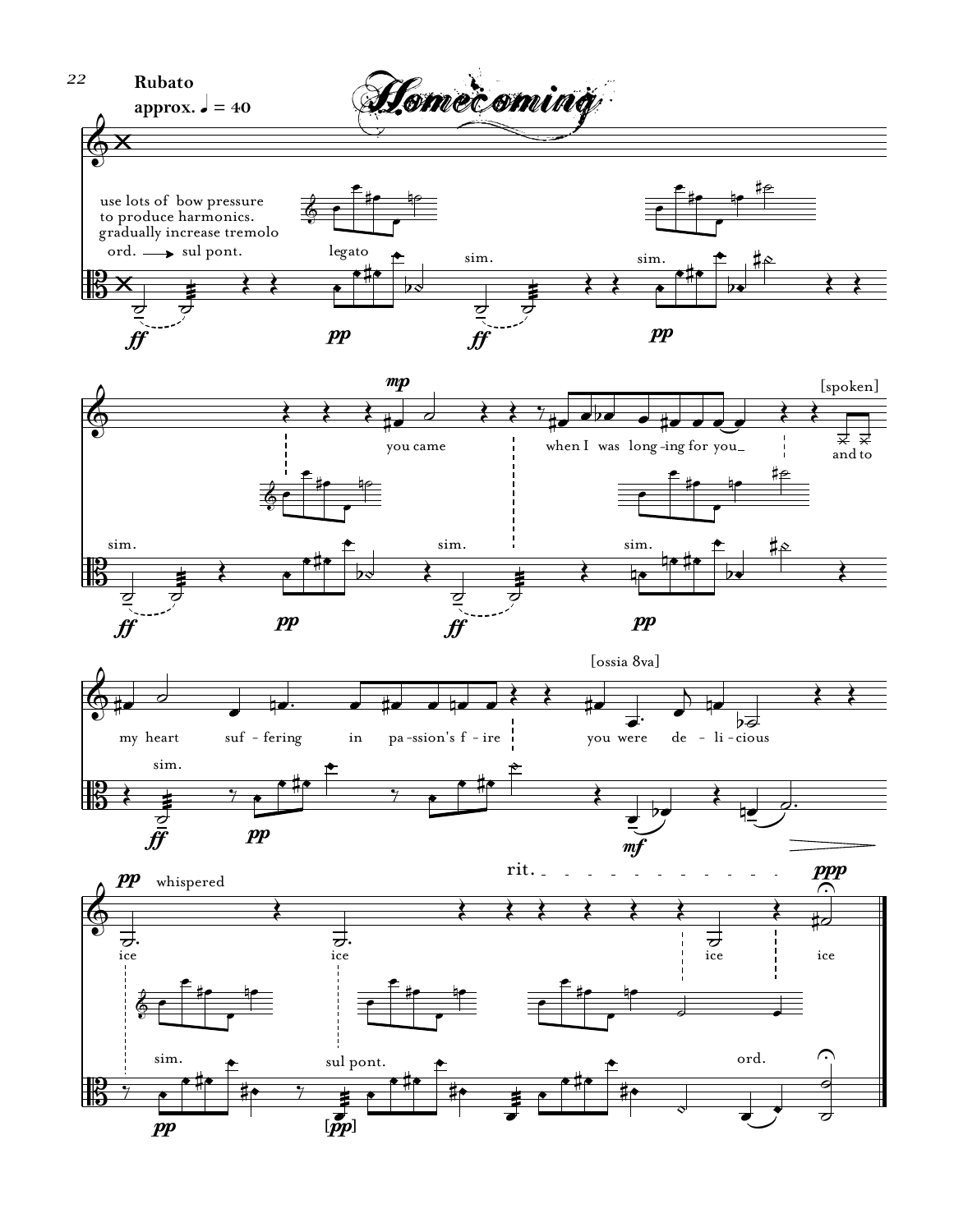Friend, You Are Gone